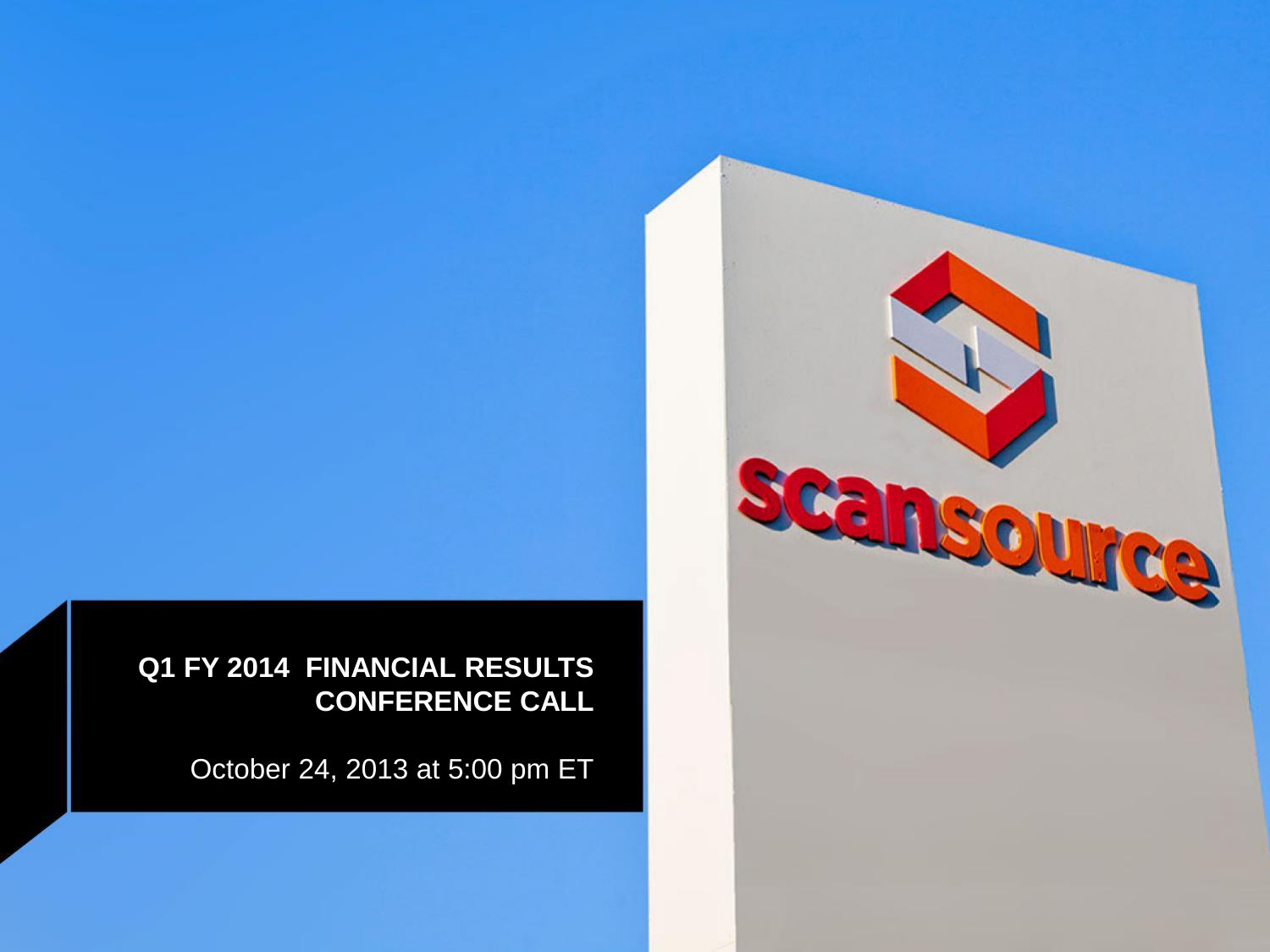## **Safe Harbor**

This presentation may contain certain comments, which are "forward-looking" statements that involve plans, strategies, economic performance and trends, projections, expectations, or beliefs about future events and other statements that are not descriptions of historical facts, may be forward-looking statements within the meaning of the Private Securities Litigation Reform Act of 1995, Section 27A of the Securities Act of 1933 and Section 21E of the Securities Exchange Act of 1934. Forward-looking information is inherently subject to risks and uncertainties; these statements are subject to the safe harbor created by the Private Securities Litigation Reform Act of 1995.

Any number of factors could cause actual results to differ materially from anticipated results. For more information concerning factors that could cause actual results to differ from anticipated results, see the "Risk Factors" included in the Company's annual report on Form 10-K for the fiscal year ended June 30, 2013 filed with the Securities and Exchange Commission ("SEC"). Although ScanSource believes the expectations reflected in its forward-looking statements are reasonable, it cannot guarantee future results, levels of activity, performance or achievements.

ScanSource disclaims any intentions or obligation to update or revise any forward-looking statements, whether as a result of new information, future events, or otherwise, except as may be required by law.

In addition to disclosing results that are determined in accordance with United States Generally Accepted Accounting Principles ("GAAP"), the Company also discloses certain non-GAAP measures, including return on invested capital ("ROIC") and the percentage change in net sales excluding the impact of foreign currency exchange rates. A reconciliation of the Company's non-GAAP financial information to GAAP financial information is provided in the Company's Form 8-K, filed with the SEC, with the quarterly earnings press release for the period indicated.

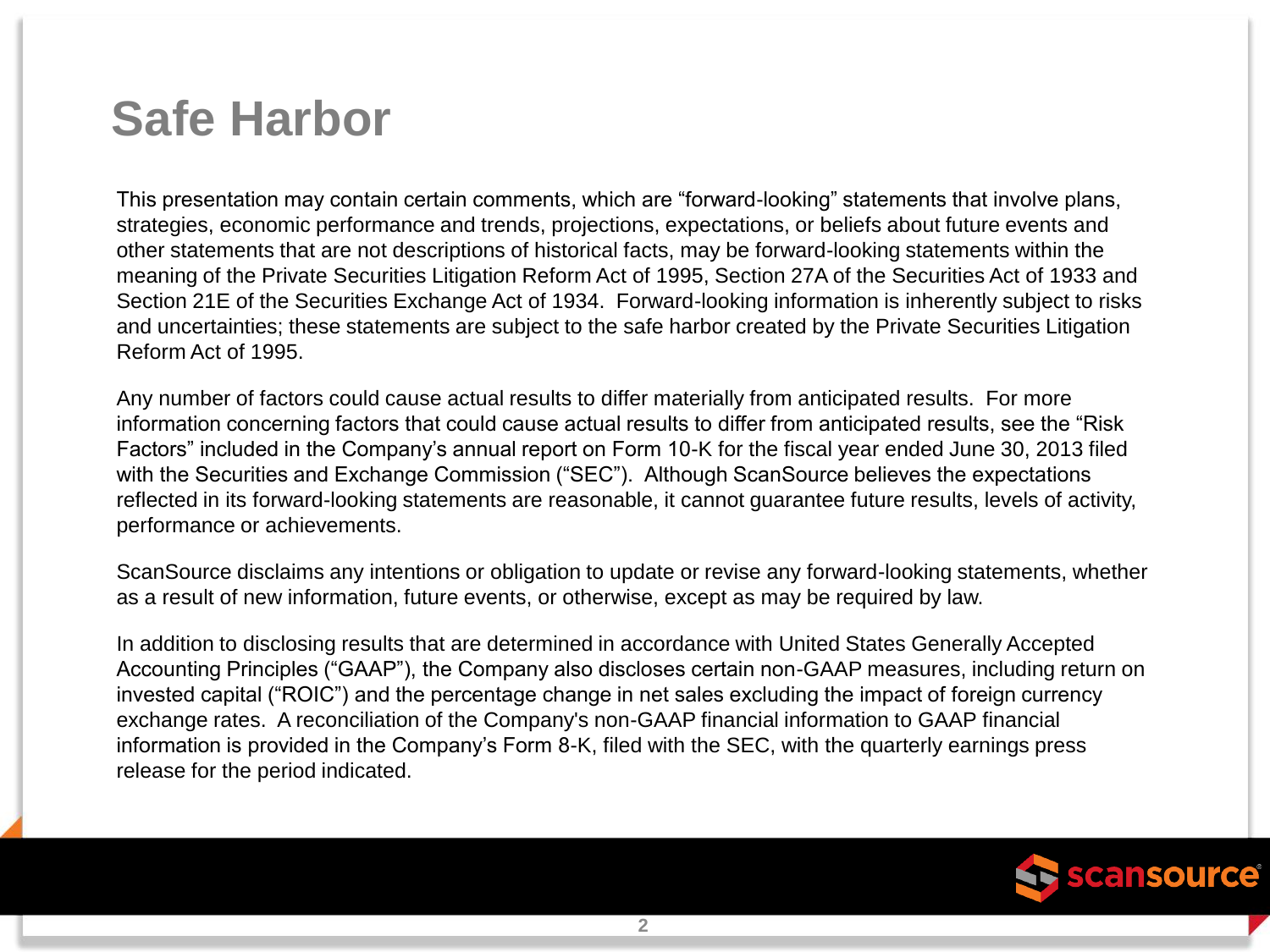# **Highlights – Q1 FY14**

- First quarter 2014 net sales of \$732 million, at the upper end of our expected range
	- Solid Y/Y growth from North America Communications and Security
- International business had better operating results than a year ago
- Good overall quarter for our Communications and Services segment
- Faster inventory turns, while keeping products readily available for our customers
- First quarter 2014 return on invested capital of 16.9%
- Strong balance sheet position for growth
- Effective July 1<sup>st</sup>, new management structure to enhance worldwide technology markets focus and growth strategy

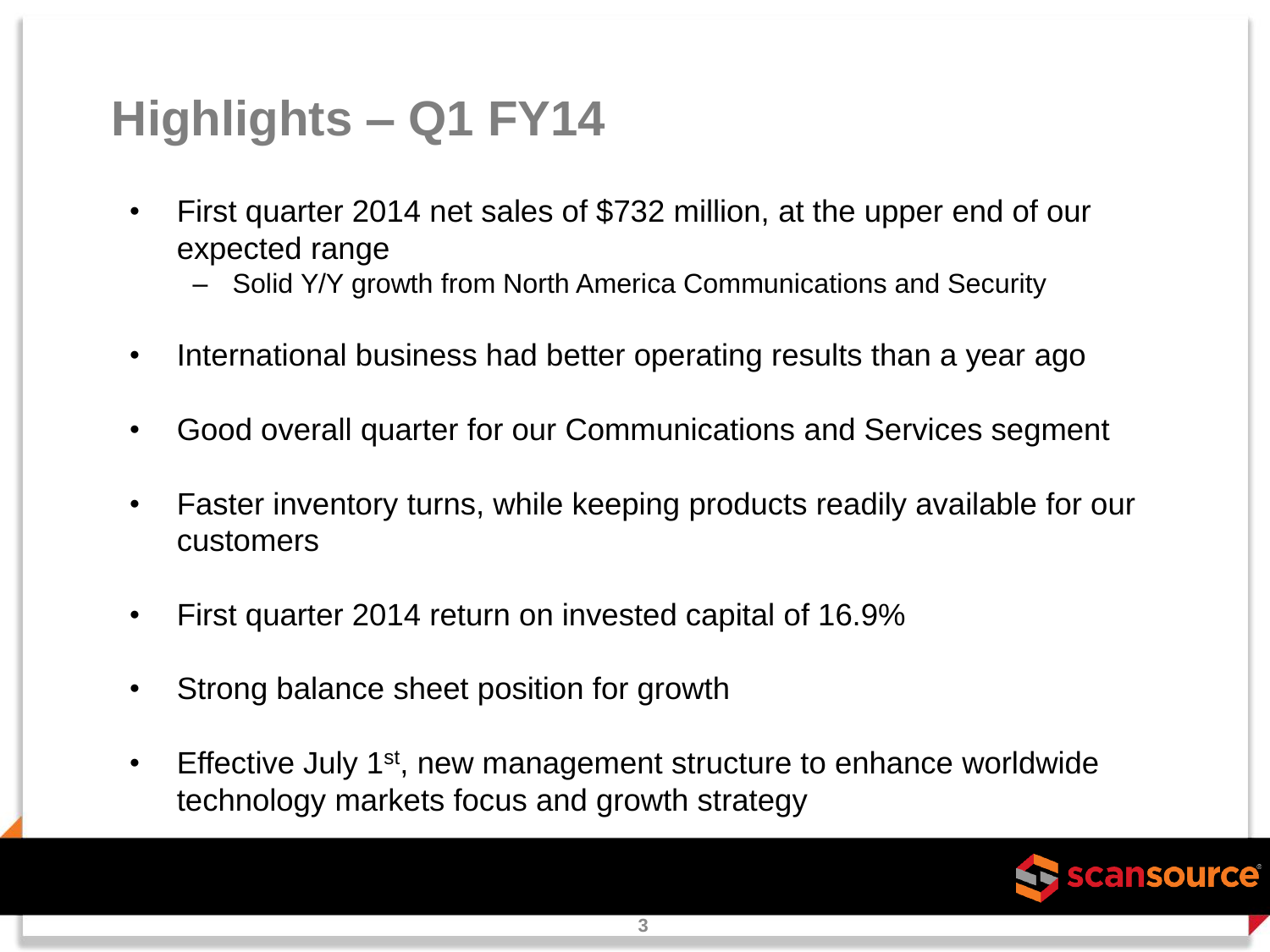# **New Segments Enhance Technology Focus**

**Worldwide Barcode and Security Segment**

**President:** Buck Baker

**Technologies:** POS and Barcode Physical Security

**Business Units:**





**Worldwide Communications and Services Segment**

**President:** Mike Ferney

**Technologies: Communications Services** 

**Business Units:**







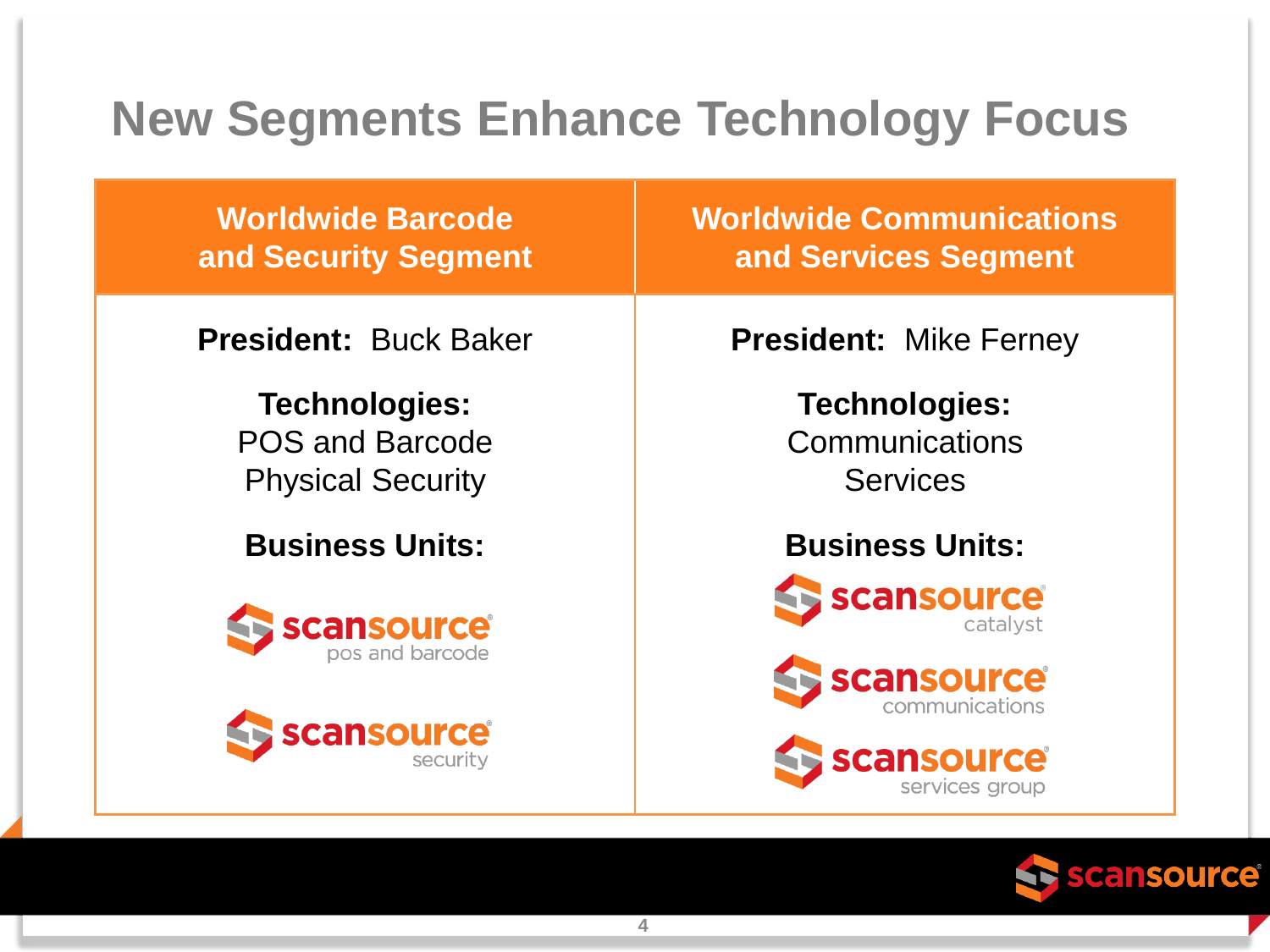# **Income Statement Highlights**

| In millions, except EPS                  | <b>Q1 FY14</b> | <b>Q1 FY13</b> |
|------------------------------------------|----------------|----------------|
| Net sales                                | \$731.9        | \$733.6        |
| Gross margin % (of net sales)            | 10.5%          | 10.1%          |
| SG&A expenses                            | \$47.5         | \$47.1         |
| Change in FV of contingent consideration | \$0.7          | \$0.8          |
| Operating income                         | \$28.2         | \$26.2         |
| Operating income % (of net sales)        | 3.86%          | 3.57%          |
| Net income                               | \$19.4         | \$17.6         |
| <b>Diluted EPS</b>                       | \$0.69         | \$0.63         |

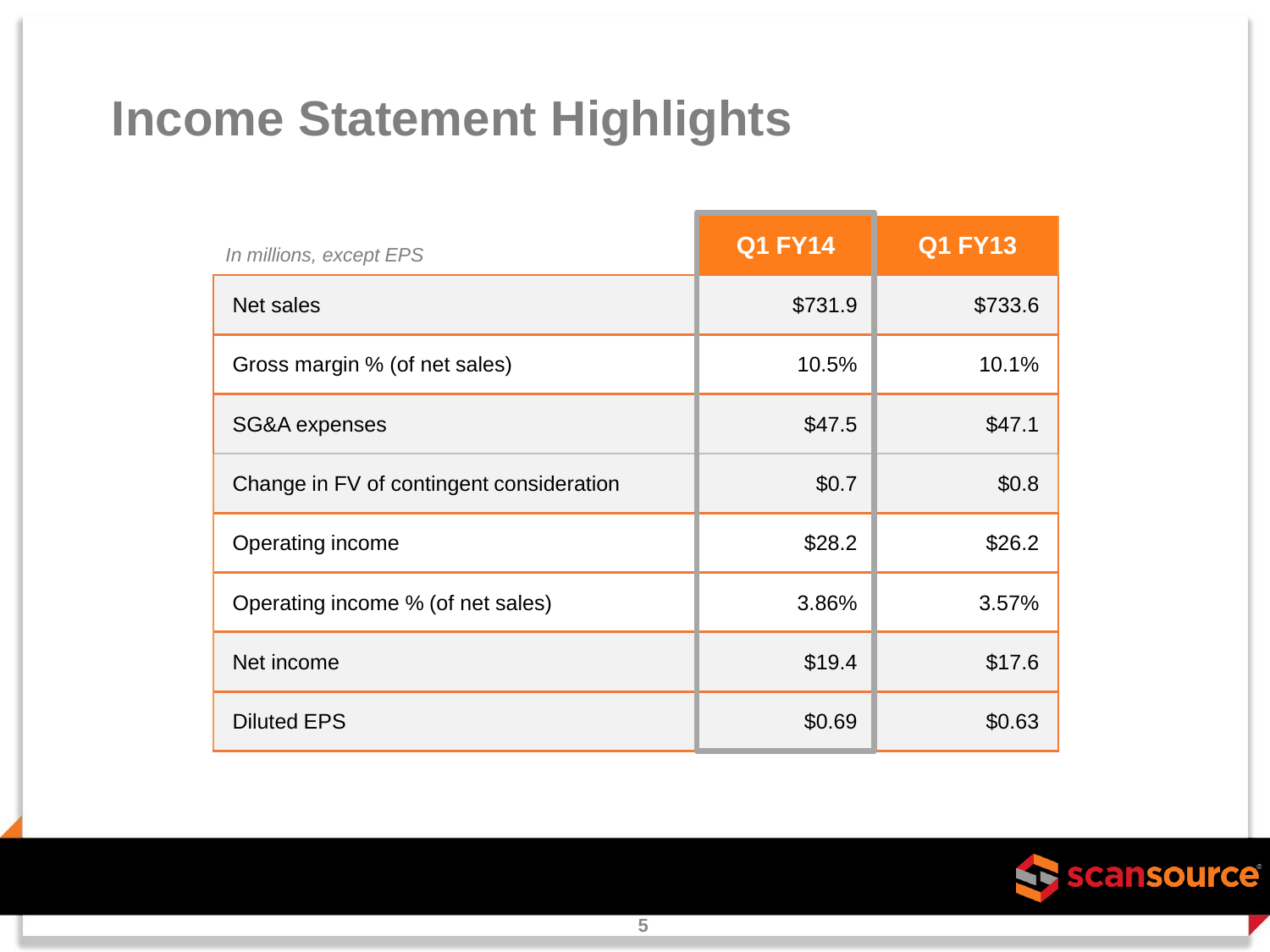### **Q1 FY14 Sales Mix**

**By Segment By Geography Q1 FY14 Net Sales: \$731.9 million Q1 FY14 Net Sales: \$731.9 million**



*Barcode & Security = Worldwide Barcode and Security Communications & Services = Worldwide Communications and Services As a % of net sales \* Includes the United States and Canada*

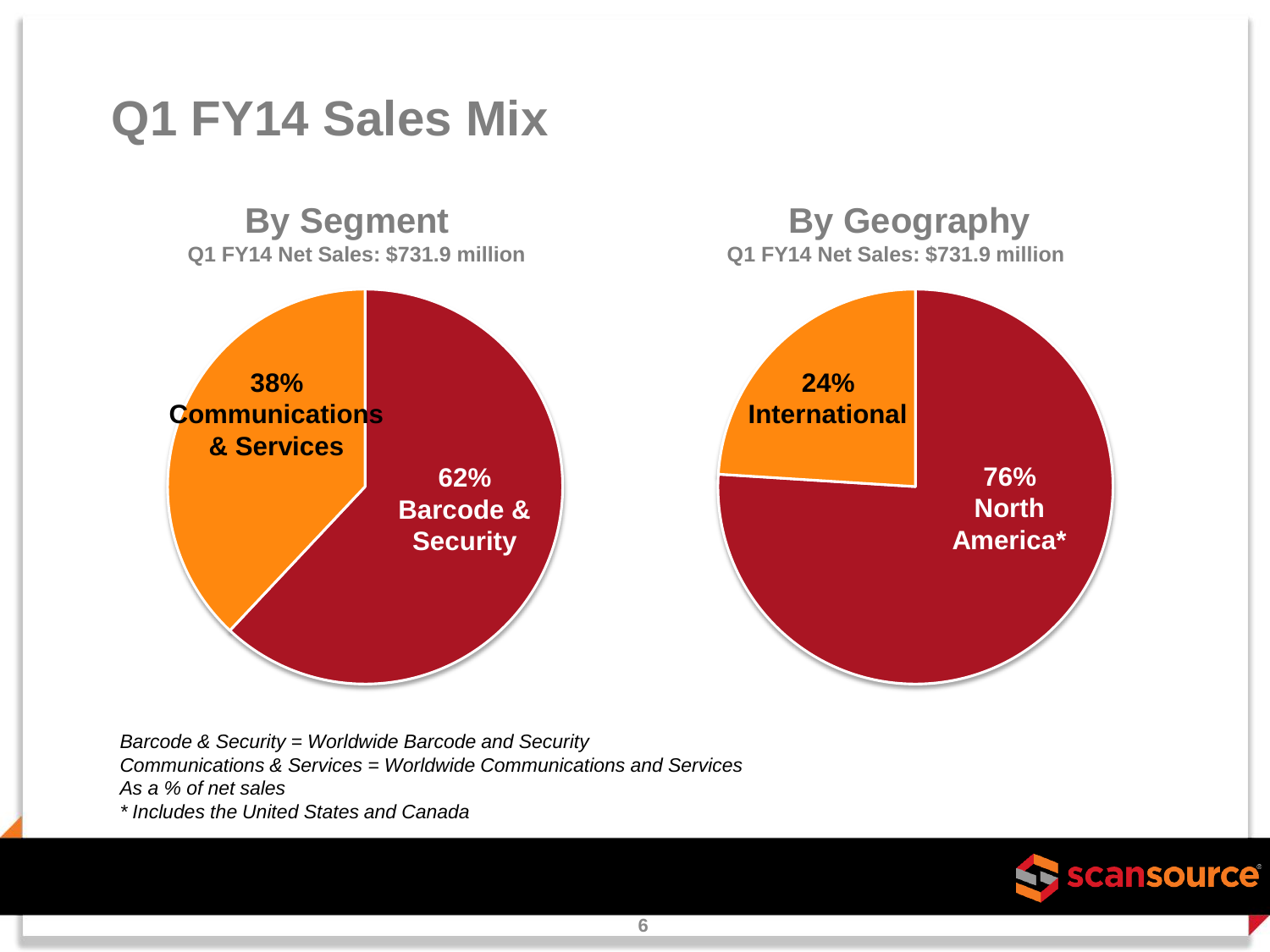### **WW Barcode & Security Segment**

**7**

**Net Sales***, \$ in millions*

**Down (1.2%)** *Excluding FX, Down (1.2%)*



| \$ in millions     | <b>Q1 FY14</b> | <b>Q1 FY13</b> |
|--------------------|----------------|----------------|
| Net sales          | \$450.6        | \$456.2        |
| Gross profit       | \$40.7         | \$41.3         |
| Gross margin       | 9.0%           | 9.0%           |
| Operating income   | \$12.0         | \$12.6         |
| Operating income % | 2.7%           | 2.8%           |

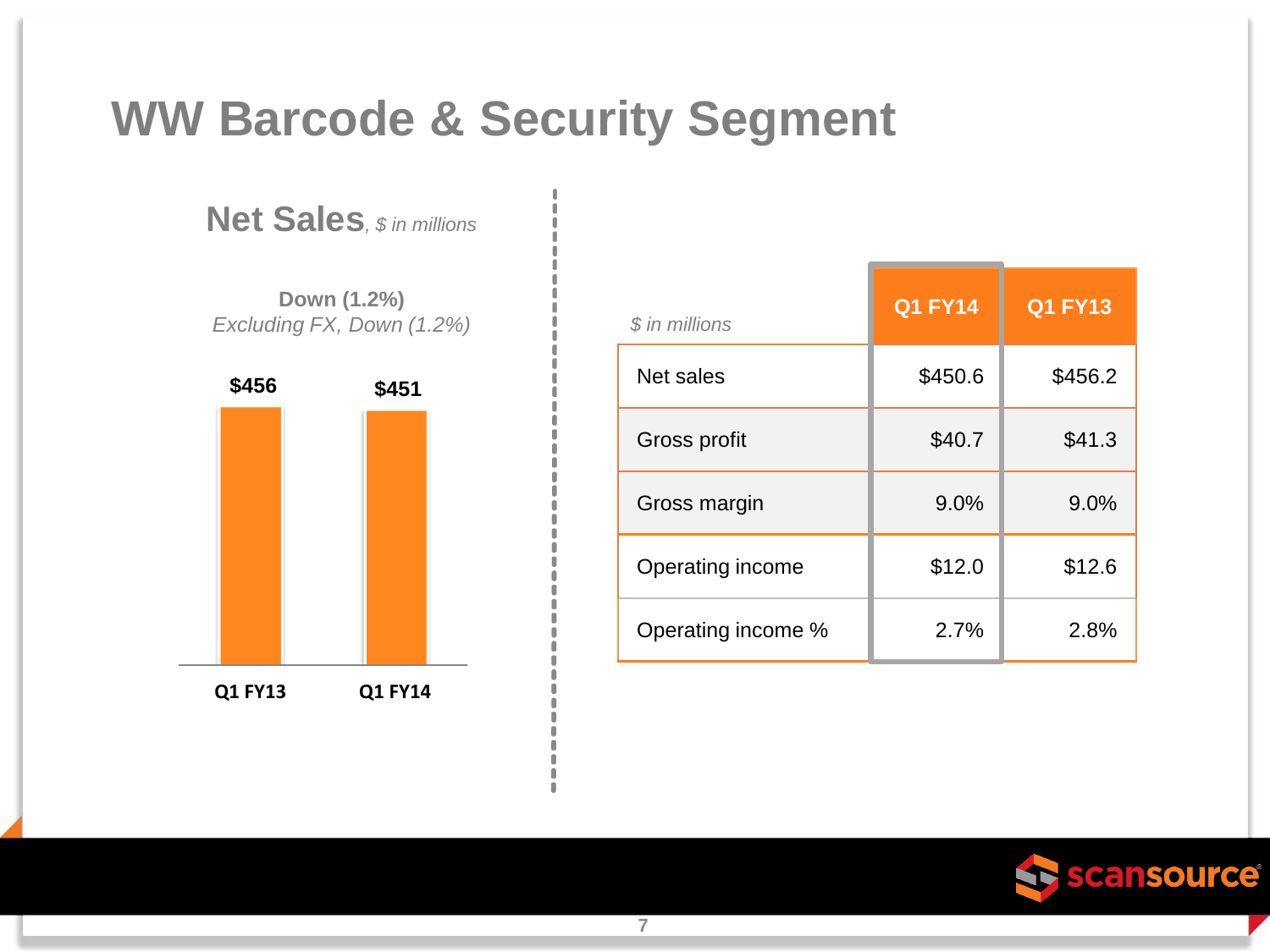# **WW Communications & Services Segment**

**Net Sales***, \$ in millions*

**Up 1.4%** *Excluding FX, Up 1.0%*



| \$ in millions     | <b>Q1 FY14</b> | <b>Q1 FY13</b> |
|--------------------|----------------|----------------|
| Net sales          | \$281.3        | \$277.4        |
| Gross profit       | \$35.8         | \$32.8         |
| Gross margin       | 12.7%          | 11.8%          |
| Operating income   | \$16.3         | \$13.6         |
| Operating income % | 5.8%           | 4.9%           |

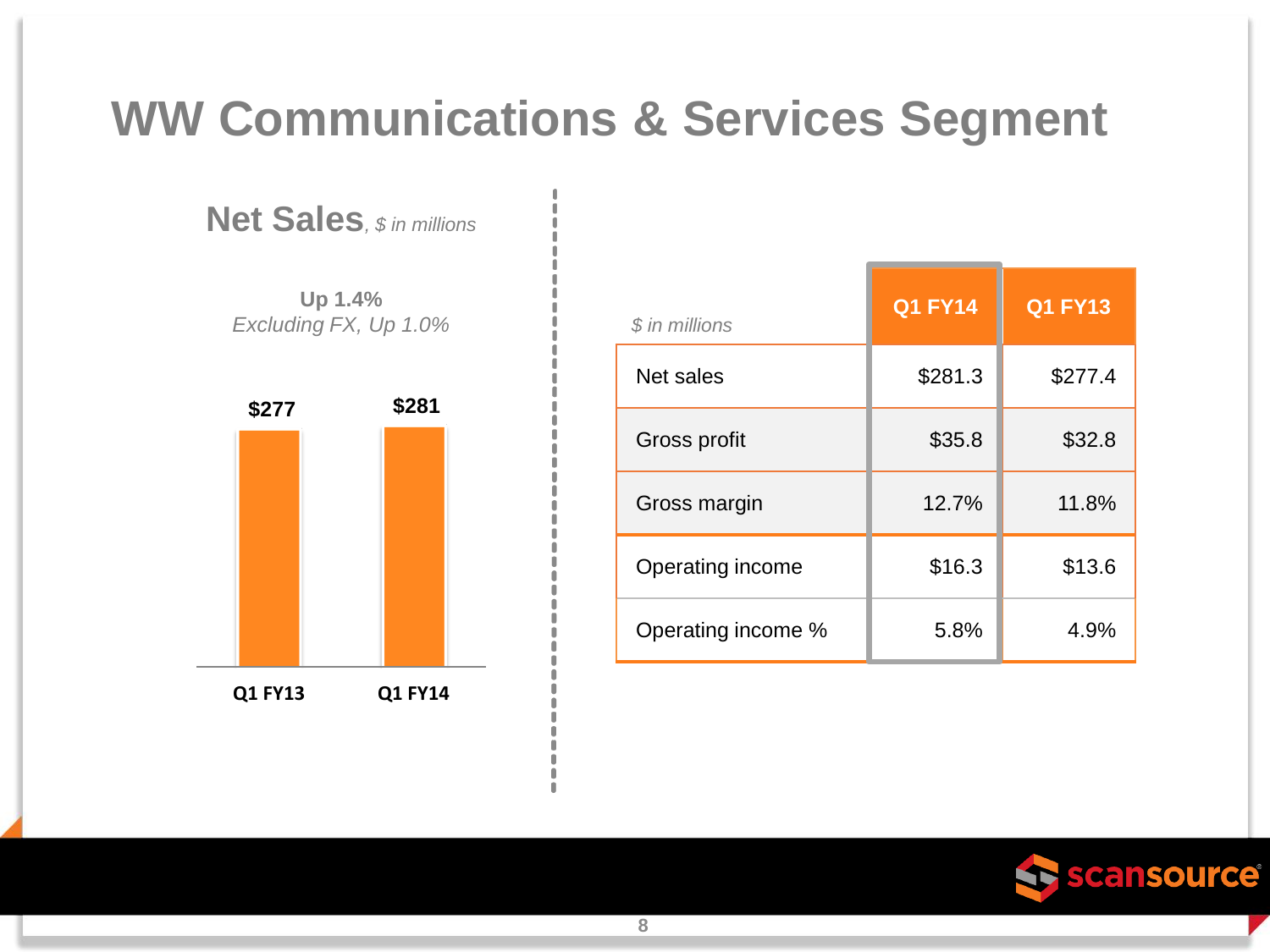# **Q1 FY14 Key Measures**

| \$ in millions                        | <b>Q1 FY14</b> | <b>Q4 FY13</b> | <b>Q1 FY13</b> |
|---------------------------------------|----------------|----------------|----------------|
| Return on invested capital ("ROIC")*  | 16.9%          | 17.2%          | 17.0%          |
| Cash and cash equivalents (Q/E)       | \$193.8        | \$148.2        | \$38.7         |
| Operating cash flow                   | \$45.7         | \$53.4         | \$2.4          |
| Days sales outstanding in receivables | 55             | 55             | 56             |
| Inventory $(Q/E)$                     | \$433.1        | \$402.3        | \$483.2        |
| Inventory turns                       | 6.3            | 6.2            | 5.4            |
| Paid for inventory days               | 2.2            | 5.7            | 13.5           |

*\* See Appendix for calculation of ROIC, a non-GAAP measure.*

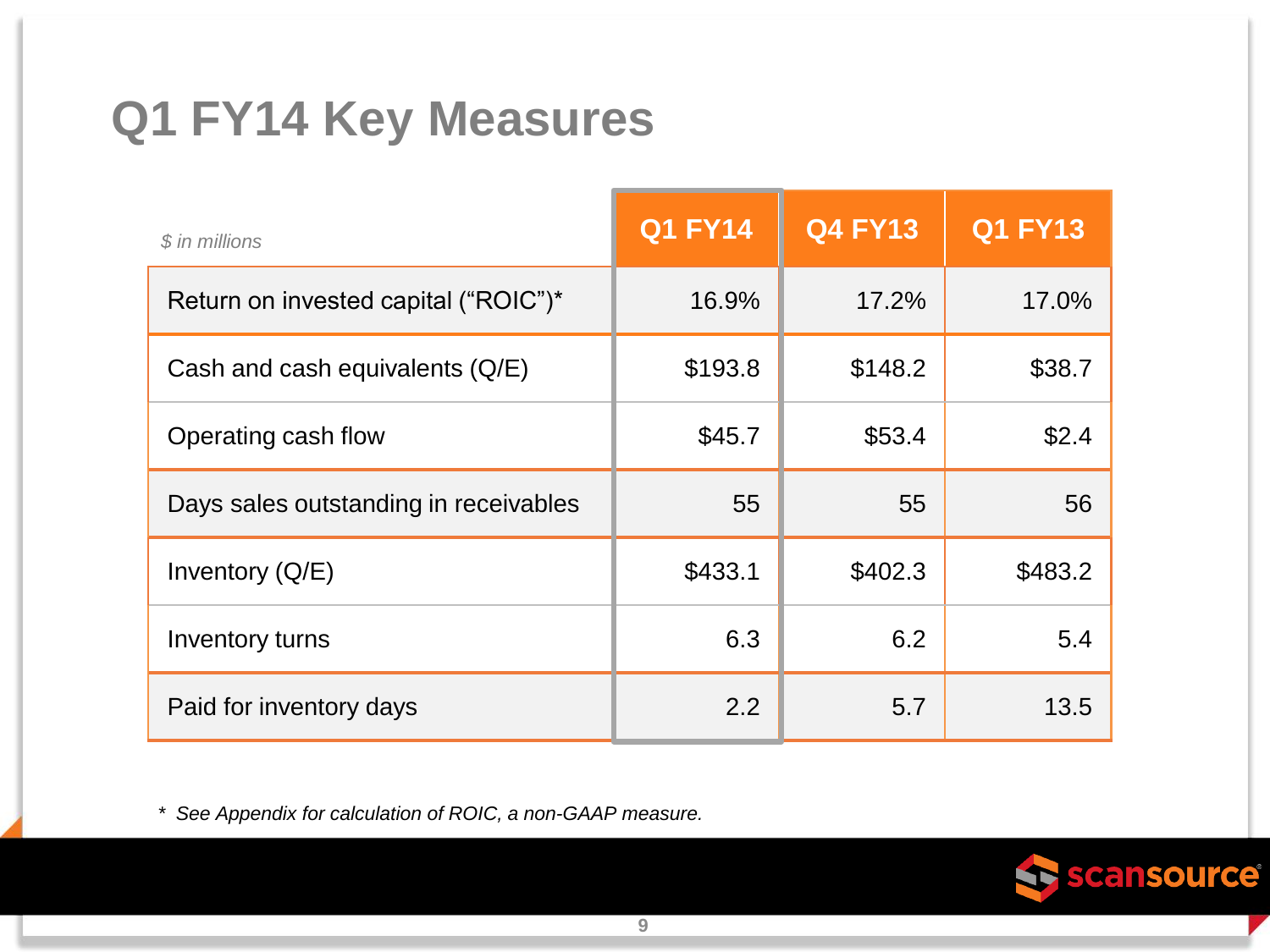# **WW Barcode & Security Highlights**

**Net Sales***, \$ in millions*

**Down (1.2%)** *Excluding FX, Down (1.2%)*



- 62% of overall sales
- POS & Barcode units declined year-overyear
	- Big deals delayed and broken into smaller pieces
	- More deals going direct to Tier 1 or end users
- POS & Barcode in North America positive year-over-year growth
	- Strong results for retail POS, payment processing, and data networking
- Record sales quarter in Brazil, in local currency
- Good growth for Security
	- Record quarters with key vendors
	- Named Ruckus Wireless North American Distributor of the Year

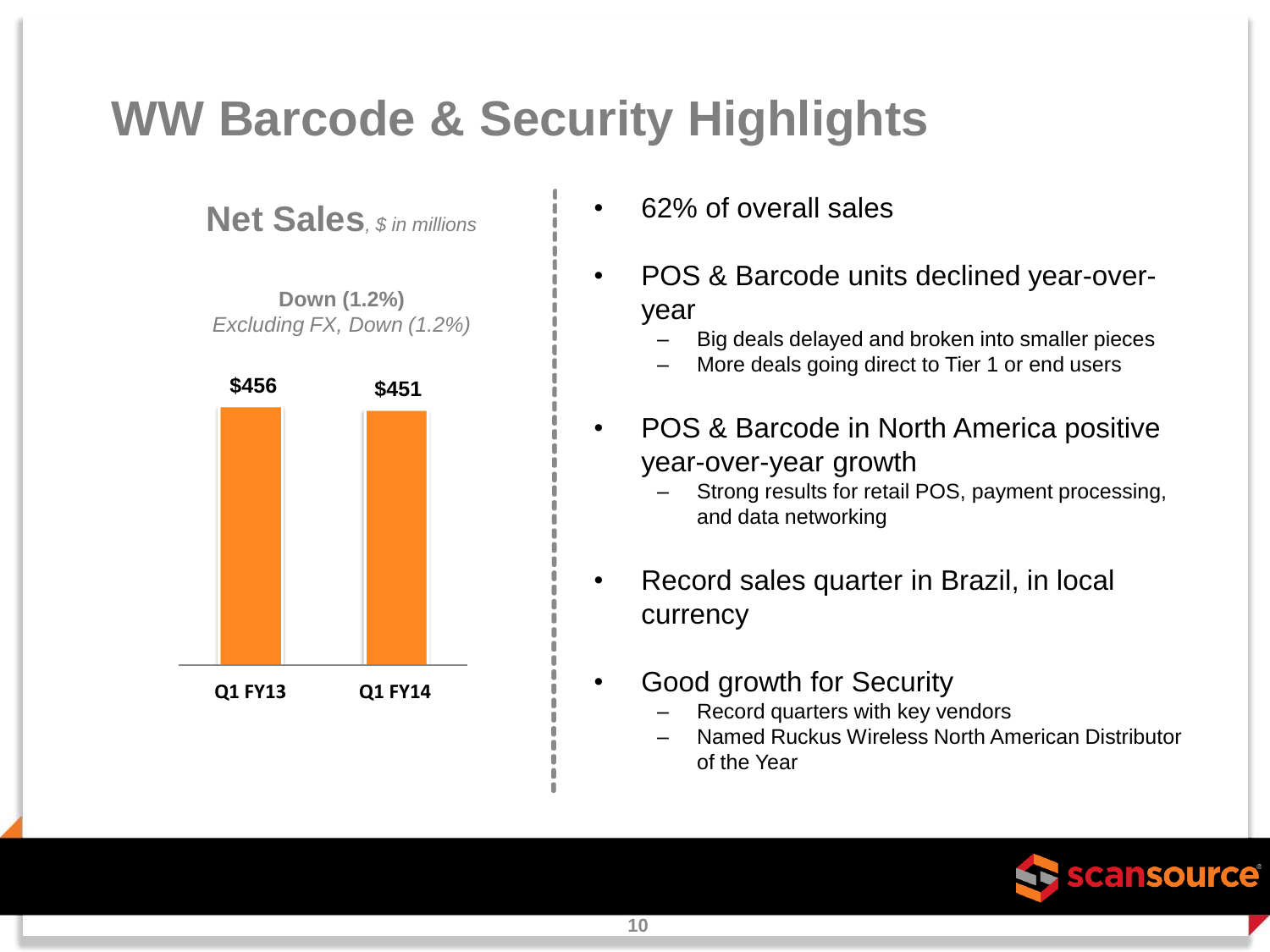# **WW Communications & Services Highlights**

**Net Sales***, \$ in millions*

**Up 1.4%** *Excluding FX, Up 1.0%*



- 38% of overall sales
- Increased 5% sequentially
- North America Communications has its second best quarter ever
- ScanSource Catalyst grew Q/Q
	- Strong Avaya growth across all products
	- Increase in the # of Catalyst customers for Cisco
- For Europe Communications, record sales quarter in the UK and sales in Germany grew for the 2<sup>nd</sup> quarter in a row
	- Second best Avaya quarter ever
- ScanSource Services Group
	- Higher professional services revenue
	- Increase in configuration services for **Communications**

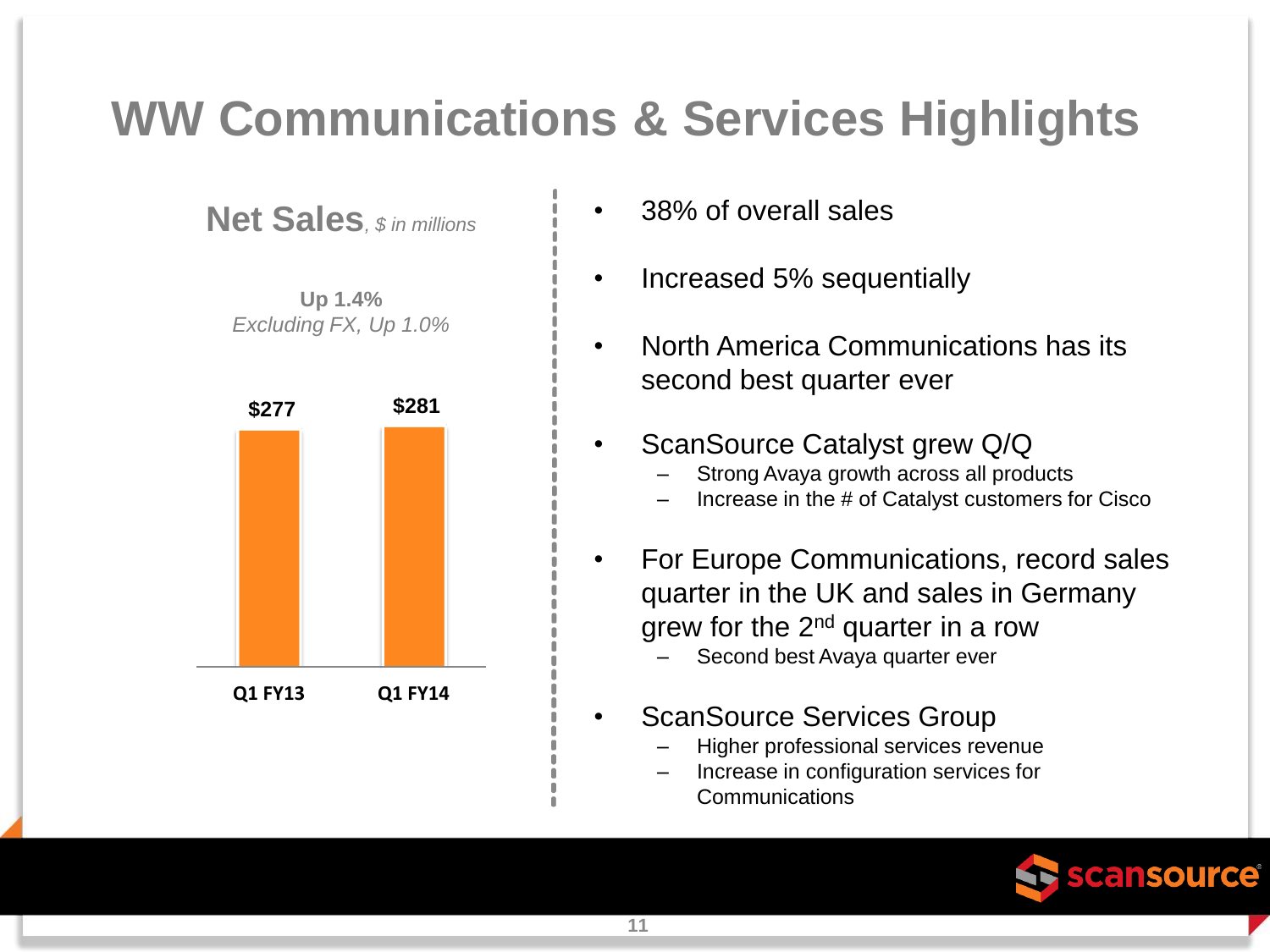# **Q2 FY14 Outlook**

**For the Quarter Ending December 31, 2013:**



- Range from \$740 million to \$760 million
- Range midpoint: \$750 million

#### **Diluted Earnings Per Share**

- Range from \$0.62 to \$0.64 per share
- Range midpoint: \$0.63

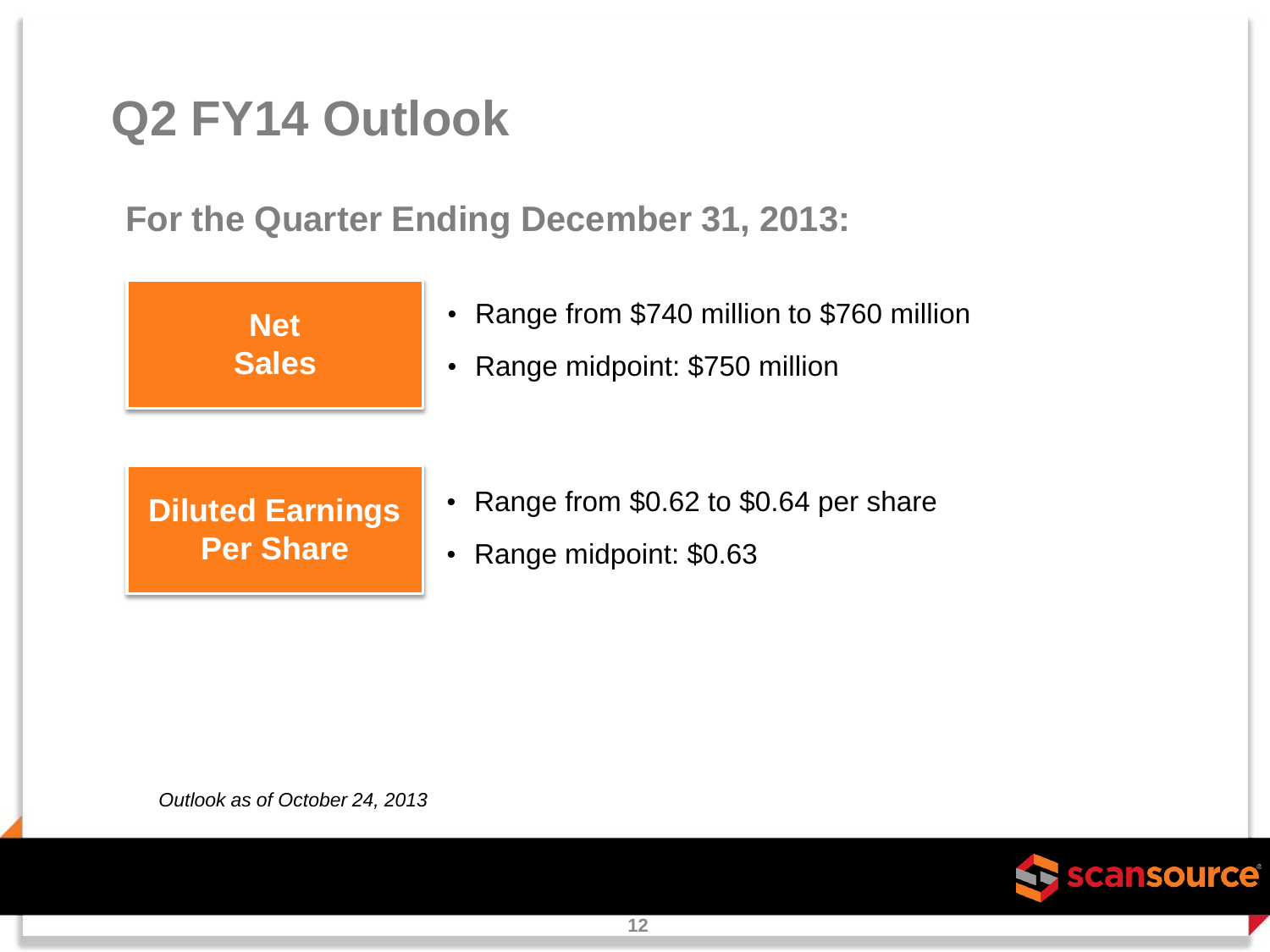# **Appendix: Non-GAAP Financial Information**

|                                                   | Q1 FY14       | Q4 FY13             | Q1 FY13       |
|---------------------------------------------------|---------------|---------------------|---------------|
| Return on invested capital (ROIC), annualized (a) | 16.9%         | 17.2%               | 17.0%         |
| Reconciliation of Net Income (Loss) to EBITDA     |               |                     |               |
| Net income (loss) - GAAP                          | \$<br>19,437  | \$<br>$(13,315)$ \$ | 17,642        |
| Plus: Income taxes                                | 9,002         | (6, 352)            | 9,097         |
| Plus: Interest expense                            | 247           | 419                 | 124           |
| Plus: Depreciation and amortization               | 1,869         | 1,594               | 2,314         |
| <b>EBITDA</b>                                     | 30,555        | (17, 654)           | 29,177        |
| Adjustments: Impairment charges, including        |               |                     |               |
| ERP & goodwill                                    |               | 48,772              |               |
| Adjusted EBITDA (numerator for ROIC)(non-GAAP)    | \$<br>30,555  | \$<br>31,118        | \$<br>29,177  |
| <b>Invested Capital Calculation</b>               |               |                     |               |
| Equity - beginning of the quarter                 | \$<br>695,956 | \$<br>709,912       | \$<br>652,311 |
| Equity - end of quarter                           | 723,748       | 695,956             | 676,136       |
| Add: Impairment charges, including ERP &          |               |                     |               |
| goodwill, net of tax                              |               | 33,216              |               |
| Average equity                                    | 709,852       | 719,542             | 664,224       |
| Average funded debt (b)                           | 5,429         | 5,429               | 16,563        |
| Invested capital (denominator for ROIC)(non-GAAP) | \$<br>715,281 | \$<br>724,971       | \$<br>680,787 |

#### Notes:

(a) Calculated as net income plus interest expense, income taxes, depreciation and amortization (EBITDA), annualized and divided by invested capital for the period. EBITDA excludes non-cash impairment charges.

(b) Average daily amounts outstanding on our short-term and long-term interest-bearing debt.